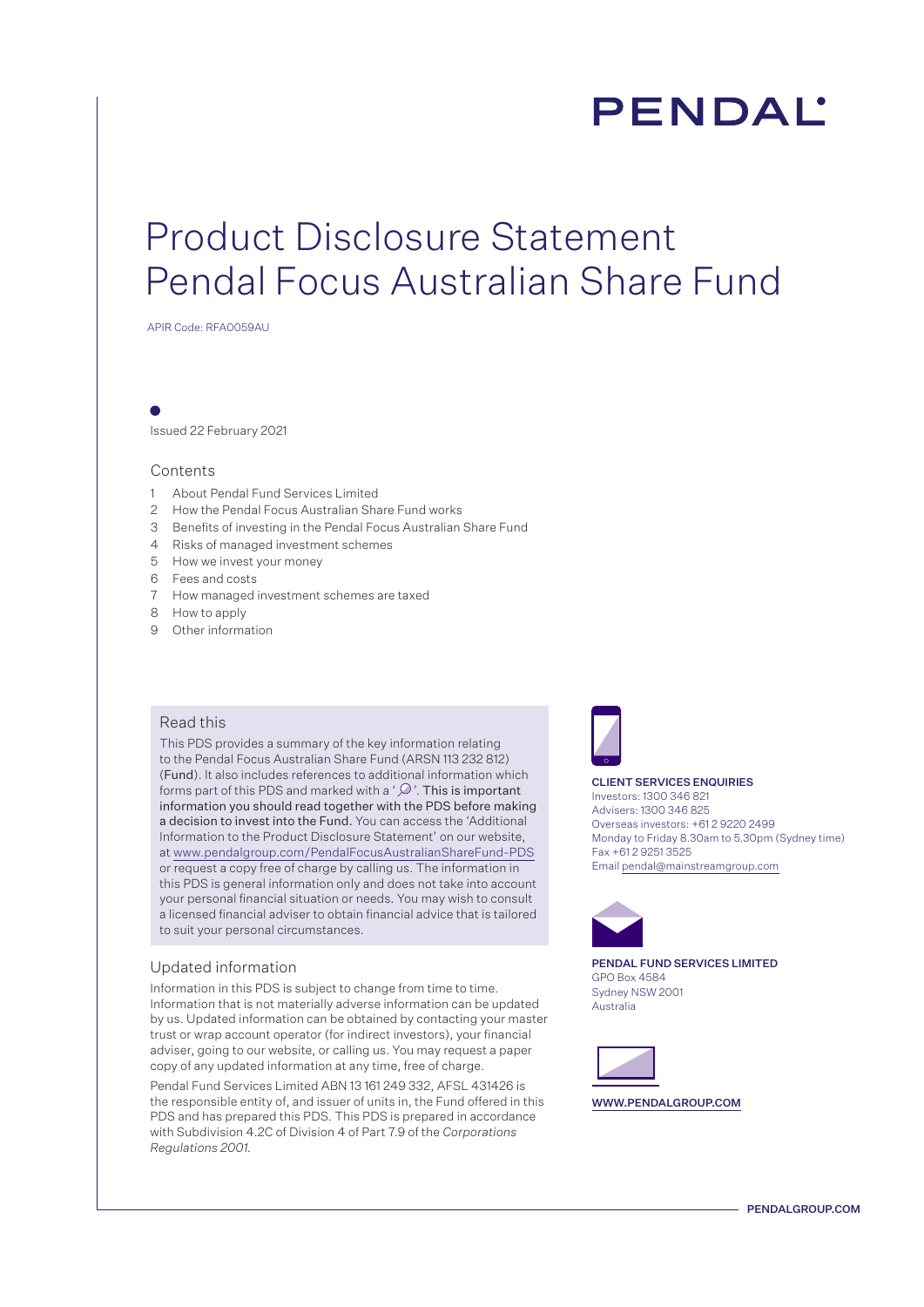### 1. About Pendal Fund Services Limited

## PENDAL

### The future is worth investing in

Pendal Fund Services Limited is the responsible entity for the Pendal Focus Australian Share Fund (Fund). As responsible entity, it is responsible for overseeing the operations of the Fund.

Pendal Institutional Limited is the investment manager of the Fund. As the investment manager, it selects and manages the assets of the Fund and may appoint other managers to manage some or all of the Fund's assets.

Pendal Fund Services Limited and Pendal Institutional Limited are wholly owned subsidiaries of Pendal Group Limited.

Pendal Group Limited is an independent, global investment management firm focused on delivering superior investment returns for its clients through active management.

Pendal offers investors a range of Australian and international investment choices including shares, property securities, fixed income and cash strategies, as well as multi-asset and responsible investments. To complement its in-house expertise, Pendal also partners with leading global investment managers.

### 2. How the Pendal Focus Australian Share Fund works

### How the Fund operates

When you invest your money in the Pendal Focus Australian Share Fund, your money is pooled together with other investors' money. We use this pool to buy investments and manage them on behalf of all investors in the Fund. This means that by investing in the Fund you have access to certain investments that you may not otherwise be able to access on your own as well as the knowledge of our skilled investment managers. However, Pendal has day-to-day control over the operation of the Fund.

The total value of the assets in the Fund is divided into 'units' and a 'unit price' is generally calculated for each Business Day. The unit price will generally change daily as the market value of assets in the Fund rises or falls.

When you make an investment in the Fund, we will allocate units to you based on the entry price for the Business Day on which we accept your application and we will keep a record of the number of units you have bought. When you withdraw, we will redeem your units based on the exit price for the Business Day on which we receive your withdrawal request.

Entry prices are usually higher than exit prices due to the 'buy-sell spread'. The buy-sell spread is built into the unit price and represents your contribution to the costs of buying and selling the underlying assets in the Fund.

Entry and exit prices for each Business Day will be available at www.pendalgroup.com by clicking on 'Products' and selecting the Fund. Prices will usually be posted by the end of the next Business Day.

We have also adopted a unit pricing discretion policy setting out the principles that apply when we exercise discretions under the Fund's constitution. You can request a copy of the policy free of charge by calling us or by downloading a copy at www.pendalgroup.com/UnitPriceDiscretionPolicy.

### Minimum initial investment

The minimum initial investment is \$25,000. In certain circumstances, we may reject an application or accept only part of an application. Refer to Section 8 on how to apply.

### Additional investments

You can add to your investment by completing the additional investment form and sending this form to us via mail, email or fax. You can find this form at www.pendalgroup.com/forms.

Investors also have the ability to make additional investments using BPAY®. For more information on BPAY® please refer to the BPAY® user guide at www.pendalgroup.com/forms.

We are also introducing the ability to transact online. For more information, please refer to www.pendalgroup.com/forms.

®Registered to BPAY Pty Ltd ABN 69 079 137 518.

### How to withdraw

You can withdraw some or all of your investment by completing the withdrawal form and sending this form to us via mail, email or fax. You can find this form at www.pendalgroup.com/forms.

We are also introducing the ability to transact online. For more information, please refer to www.pendalgroup.com/forms.

Withdrawals will generally be paid to your nominated Bank Account within 5 Business Days.

### Restrictions on withdrawals

There may be circumstances where your ability to withdraw from the Fund is restricted and you may have to wait a period of time before you can redeem your investment.

We may delay or suspend a withdrawal request where we are unable to realise sufficient assets due to circumstances outside our control (such as restricted or suspended trading in the market for an asset) or where the Fund becomes illiquid.

If the Fund is illiquid (as defined in the Corporations Act) withdrawals from the Fund will only be possible if we make a withdrawal offer in accordance with the Corporations Act. Under the Corporations Act, a fund is illiquid if it has less than 80% liquid assets (generally cash and marketable securities).



You should read the important information about 'Restrictions on withdrawals' before making a decision. Go to section 1 of the 'Additional Information to the Product Disclosure Statement' at [www.pendalgroup.com/](www.pendalgroup.com/PendalFocusAustralianShareFund-PDS) [PendalFocusAustralianShareFund-PDS](www.pendalgroup.com/PendalFocusAustralianShareFund-PDS).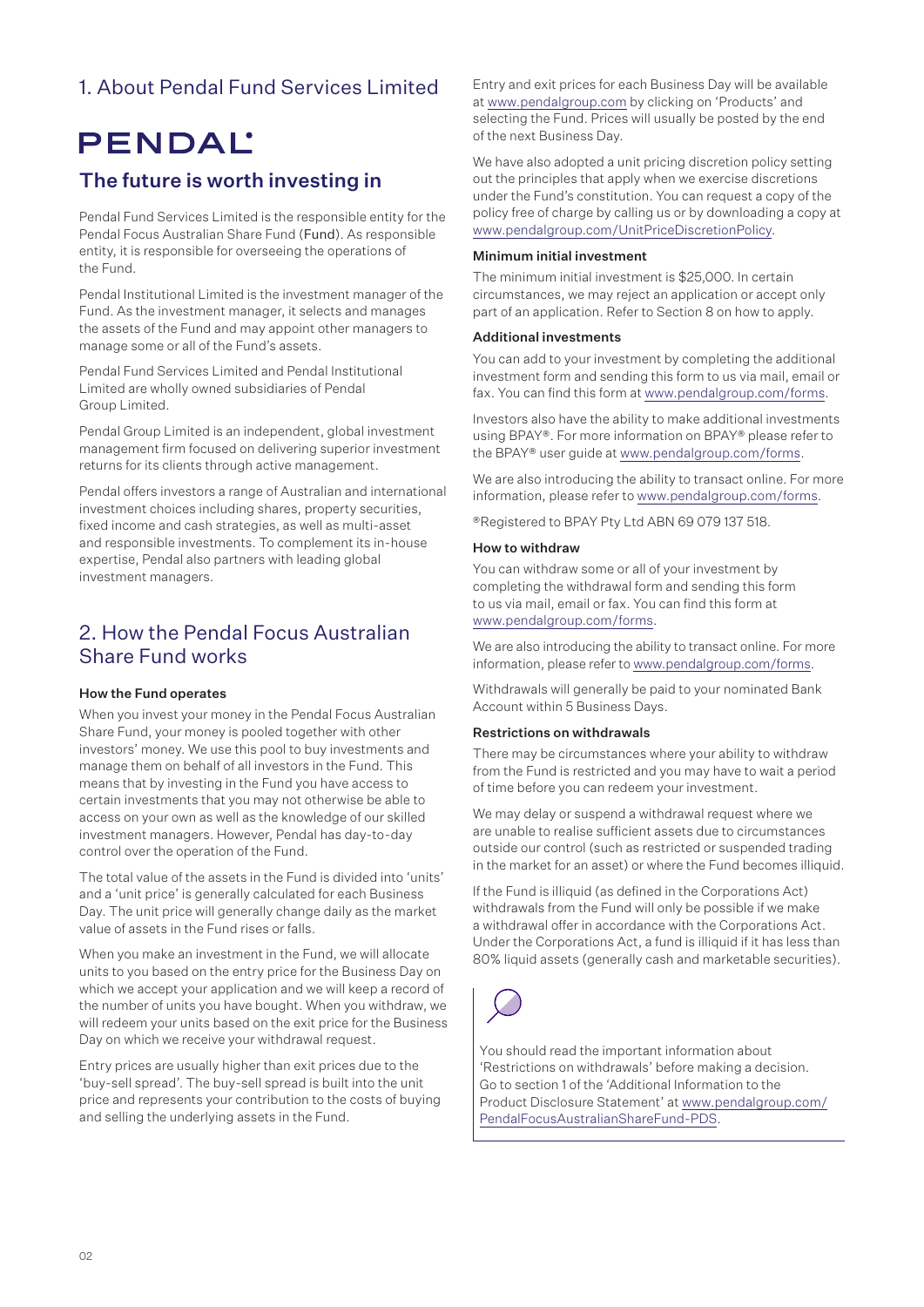### Processing

If we receive an application or withdrawal request by 2.00pm (Sydney time) on a Business Day, we will process the transaction using that day's unit price. Requests received on or after the cut-off time of 2.00pm (Sydney time) on a Business Day, or on a non Business Day, will generally be treated as having been received before the cut-off time on the next Business Day.

If we receive an invalid or incomplete application or withdrawal request, the transaction request will be processed using the unit price applying on the day that we receive the correct documentation. The above rules about cut-off times apply.

### **Distributions**

The Fund generally distributes on a half-yearly basis and pays a final distribution each year for the period ending 30 June. In some circumstances, we may also pay distributions at other times where we consider it appropriate.

Distributions you receive are generally assessable income and can be made up of both income and net realised capital gains. Distributions are generally calculated based on the Fund's net income at the end of the distribution period divided by the number of units on issue. In certain circumstances, some income and/or net realised capital gains may be held back until the final distribution at the end of June to allow for market volatility.

You can choose to have your distributions automatically reinvested into additional units in the Fund or paid directly into your nominated Bank Account. There is no buy-sell spread on distributions that are reinvested. Reinvestment of distributions will normally be effective the first day following the end of the distribution period. Distribution payments to your nominated Bank Account are generally made within 12 Business Days after the end of the distribution period.

### Indirect investors

We authorise the use of this PDS as disclosure to persons who wish to access the Fund indirectly through an Investor Directed Portfolio Service (IDPS), IDPS-like scheme or a nominee or custody service (collectively referred to as master trusts or wrap accounts).

Persons who invest in the Fund through a master trust or wrap account may be subject to different conditions from those referred to in this PDS particularly with regard to cut-off times for transacting, timing of distributions, processing and withdrawals as well as Fund reporting and investor notices.



You should read the important information about 'Indirect investors' before making a decision. Go to section 2 of the 'Additional Information to the Product Disclosure Statement' at [www.pendalgroup.com/](www.pendalgroup.com/PendalFocusAustralianShareFund-PDS) [PendalFocusAustralianShareFund-PDS](www.pendalgroup.com/PendalFocusAustralianShareFund-PDS).

### 3. Benefits of investing in the Pendal Focus Australian Share Fund

### Significant features

The Pendal Focus Australian Share Fund is an actively managed concentrated portfolio of Australian shares.

### Significant benefits

Investing in the Fund offers investors a range of benefits:

- access to a professionally managed portfolio of Australian shares and the potential for long term capital growth and tax effective income;
- access to Pendal's investment expertise and core investment style; and
- concentrated exposure to the Australian sharemarket.

### 4. Risks of managed investment schemes

All investments carry risk. The likely investment return and the risk of losing money is different for each managed investment scheme as different strategies carry different levels of risk depending on the underlying mix of assets that make up each fund. Those assets with potentially the highest long term return (such as shares) may also have the highest risk of losing money in the shorter term.

The significant risks for the Fund are:

- Market risk: The risk that the market price of an asset will fluctuate as a result of factors such as economic conditions, government regulations, market sentiment, local and international political events and environmental and technological issues. Market risk may have different impacts on each type of asset, investment style and investor.
- Security specific risk: The risk associated with an individual asset. The price of shares in a company may be affected by unexpected changes in that company's operations such as changes in management or the loss of a significant customer.
- Concentrated portfolio risk: The Fund's investment strategy of seeking to generate high returns by investing in a concentrated portfolio of Australian shares may make the Fund more volatile than a diversified Australian share fund with a larger number of shares. This means there is a greater risk of negative returns, particularly over the short to medium term.

Risk can be managed but it cannot be completely eliminated. It is important to understand that:

- the value of your investment will go up and down;
- investment returns will vary and future returns may be different from past returns;
- returns are not guaranteed and there is always the chance that you may lose money on any investment you make; and
- laws affecting your investment in a managed investment scheme may change over time.

The appropriate level of risk for you will depend on your age, investment time frame, where other parts of your wealth are invested and how comfortable you are with the possibility of losing some of your money in some years.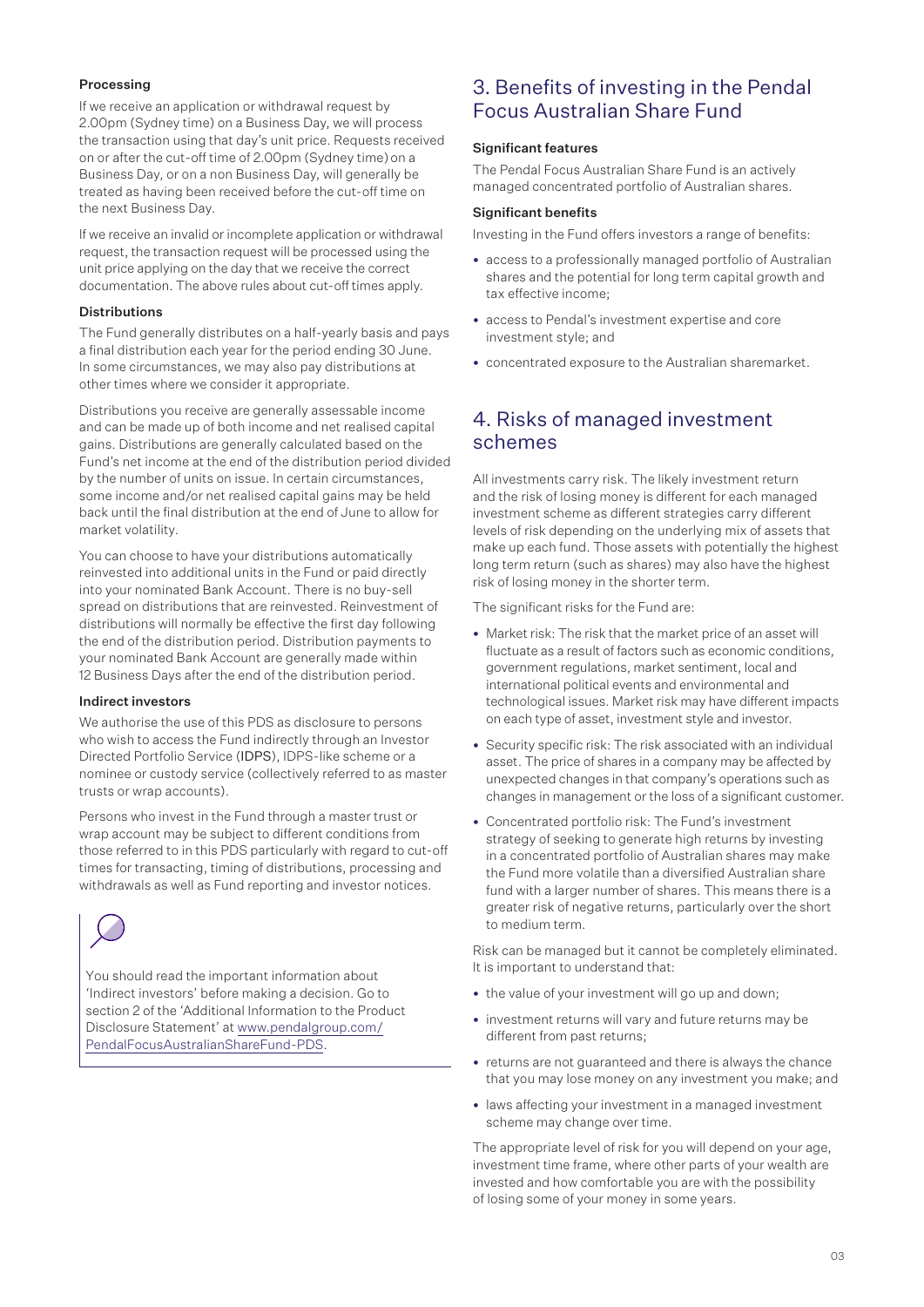### 5. How we invest your money

You should consider the likely investment return, risk and your investment time frame when choosing to invest into the Fund.

| <b>Pendal Focus Australian Share Fund</b>                          |                                                                                                                                                                                                                                                                                                                                                                                                                                                                                                                                               |
|--------------------------------------------------------------------|-----------------------------------------------------------------------------------------------------------------------------------------------------------------------------------------------------------------------------------------------------------------------------------------------------------------------------------------------------------------------------------------------------------------------------------------------------------------------------------------------------------------------------------------------|
| Investment Return Objective                                        | The Fund aims to provide a return (before fees, costs and taxes) that<br>significantly exceeds the S&P/ASX 300 (TR) Index over the medium to long<br>term.                                                                                                                                                                                                                                                                                                                                                                                    |
| Minimum Suggested Time Frame<br>for Holding Investment             | 5 years                                                                                                                                                                                                                                                                                                                                                                                                                                                                                                                                       |
| Asset Classes and Asset Allocation<br>Ranges <sup>1</sup>          | • Australian shares<br>100%<br>70<br>$\overline{\phantom{m}}$<br>$\cdot$ Cash<br>- 30%<br>0                                                                                                                                                                                                                                                                                                                                                                                                                                                   |
| <b>Benchmark</b>                                                   | S&P/ASX 300 (TR) Index                                                                                                                                                                                                                                                                                                                                                                                                                                                                                                                        |
| Description of Fund                                                | This Fund is designed for investors who want the potential for long term<br>capital growth and tax effective income from a concentrated portfolio of<br>primarily 15-30 Australian shares and are prepared to accept higher variability<br>of returns. The Fund may also hold cash and may use derivatives.                                                                                                                                                                                                                                   |
|                                                                    | Pendal's investment process for Australian shares is based on our core<br>investment style and aims to add value through active stock selection and<br>fundamental company research. Pendal's core investment style is to select<br>stocks based on our assessment of their long term worth and ability to<br>outperform the market, without being restricted by a growth or value bias.<br>Our fundamental company research focuses on valuation, franchise,<br>management quality and risk factors (both financial and non-financial risk). |
|                                                                    | Derivatives may be used to reduce risk and can act as a hedge against adverse<br>movements in a particular market and/or in the underlying assets. Derivatives<br>can also be used to gain exposure to assets and markets.                                                                                                                                                                                                                                                                                                                    |
| Risk Level <sup>2</sup>                                            | Medium to high<br>Medium to high risk of losing money in any year. Likely to produce<br>higher returns over the long term.                                                                                                                                                                                                                                                                                                                                                                                                                    |
| <b>Fund Performance</b>                                            | For up-to-date information on the performance of the Fund, including<br>performance history, please visit www.pendalgroup.com, click on 'Products'<br>and select the Fund.                                                                                                                                                                                                                                                                                                                                                                    |
| Labour, Environmental, Social and<br><b>Ethical Considerations</b> | Pendal incorporates an assessment of environmental, social (including labour<br>standards), corporate governance (ESG) and ethical factors in our investment<br>process where those considerations are deemed material to the financial<br>performance of an investment.                                                                                                                                                                                                                                                                      |
|                                                                    | We do not have a predetermined view on ESG factors. Instead we consider<br>these factors to the extent they are relevant to the economic or financial<br>performance of the investment. Our investment analysis may include ESG<br>considerations such as board composition and skills, workplace health<br>and safety, diversity and inclusion, stakeholder relations, exposure to<br>environmental factors, regulatory risk, ethical conduct and culture.                                                                                   |
| Changes to Fund Details                                            | We have the right to close or terminate the Fund and change the Fund's<br>investment return objective (including benchmark), asset classes and asset<br>allocation ranges and currency strategy (if any), without prior notice in some<br>cases. We will inform investors of any material change to the Fund's details in<br>their next regular communication or as otherwise required by law.                                                                                                                                                |

<sup>1</sup> The reference to the Fund investing in an asset class includes all types of investments which give exposure to that asset, directly or indirectly, including through derivatives and investment in other funds which invest primarily in that asset class. This includes any type of investment which would ordinarily be understood in financial markets to be included in that asset class and does not preclude investment in other types of assets where we consider it appropriate to do so in the interests of investors.

<sup>2</sup> The risk level is not a complete assessment of all forms of investment risks, for instance it does not detail what the size of a negative return could be or the potential for a positive return to be less than the return an investor may require to meet their objectives.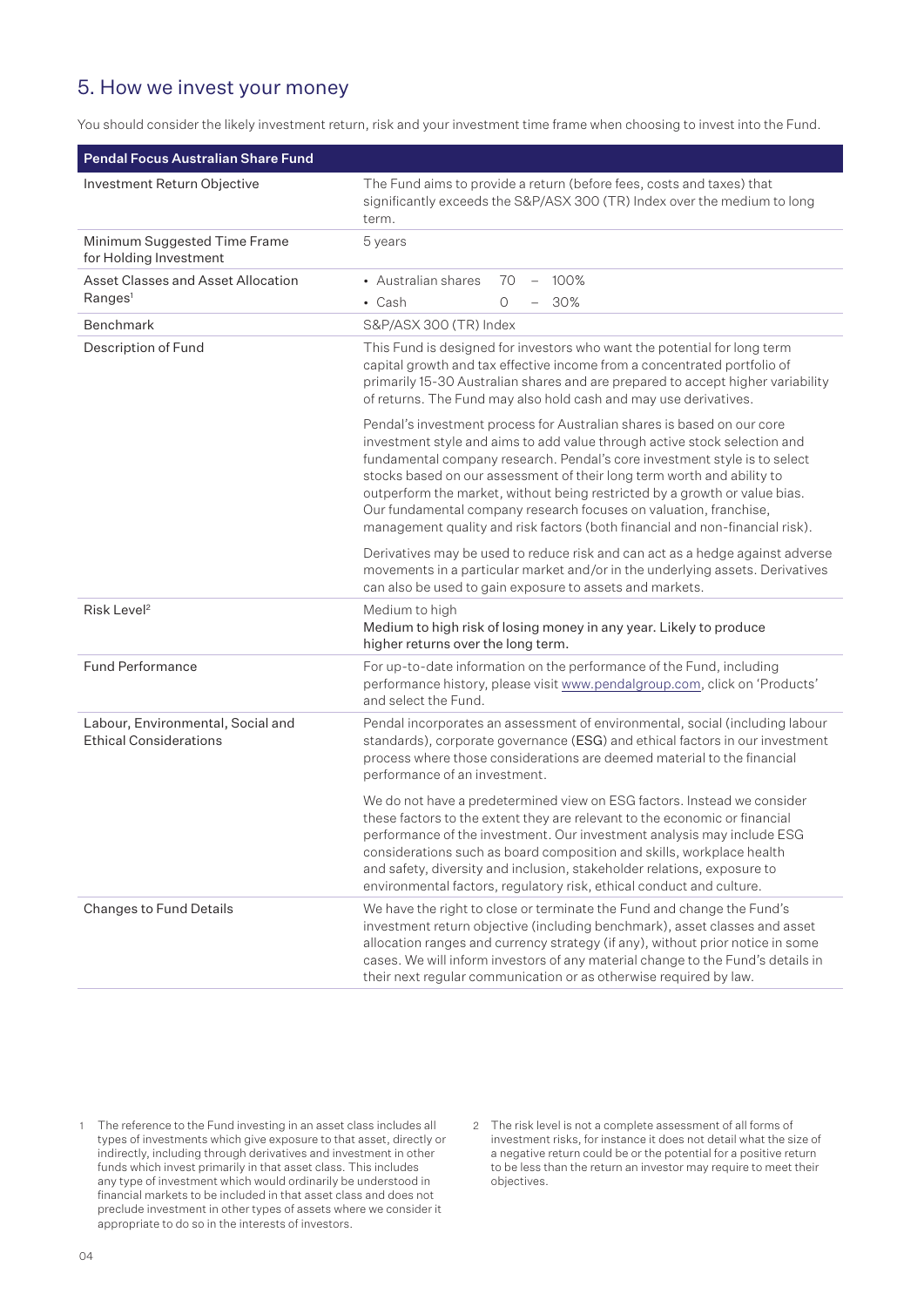### 6. Fees and costs

### DID YOU KNOW?

Small differences in both investment performance and fees and costs can have a substantial impact on your long term returns. For example, total annual fees and costs of 2% of your account balance rather than 1% could reduce your final return by up to 20% over a 30-year period (for example, reduce it from \$100,000 to \$80,000).

You should consider whether features such as superior investment performance or the provision of better member services justify higher fees and costs.

You may be able to negotiate to pay lower contribution fees and management costs where applicable. Ask the fund or your financial adviser.

### TO FIND OUT MORE

If you would like to find out more, or see the impact of the fees based on your own circumstances, the Australian Securities and Investments Commission (ASIC) website (www.moneysmart.gov.au) has a managed funds fee calculator to help you check out different fee options.

This section shows fees and other costs that you may be charged for the Fund. The fees and costs may be deducted from your money, from the returns on your investment or from the assets of the Fund as a whole.

Taxes are set out in another part of this document.

You should read all of the information about fees and costs because it is important to understand their impact on your investment. You can also use this information to compare the fees and costs with those of other investment funds.

| Type of Fee or Costs <sup>3</sup>                                            | <b>Amount</b>                                                                     |                                                                                                       |
|------------------------------------------------------------------------------|-----------------------------------------------------------------------------------|-------------------------------------------------------------------------------------------------------|
| Fees when your money moves in or out of the Fund                             |                                                                                   |                                                                                                       |
| Establishment fee<br>The fee to open your investment                         | Nil                                                                               |                                                                                                       |
| Contribution fee<br>The fee on each amount contributed to your<br>investment | Nil                                                                               |                                                                                                       |
| Withdrawal fee<br>The fee on each amount you take out of your<br>investment  | Nil                                                                               |                                                                                                       |
| Exit fee<br>The fee to close your investment                                 | Nil                                                                               |                                                                                                       |
| <b>Management costs</b>                                                      |                                                                                   |                                                                                                       |
| The fees and costs for managing your investment                              | At the date of this PDS, management costs consist<br>of the following components: |                                                                                                       |
|                                                                              | Issuer fee                                                                        | $0.75%$ pa                                                                                            |
|                                                                              | Performance fee                                                                   | 15% of the Fund's<br>performance (before fees)<br>in excess of the<br>performance hurdle <sup>4</sup> |
|                                                                              | Estimated expense recoveries <sup>5</sup>                                         | Nil                                                                                                   |
|                                                                              | Estimated indirect costs <sup>6</sup>                                             | Nil                                                                                                   |
|                                                                              | Estimated total management costs <sup>7</sup>                                     | 0.75% pa plus the<br>performance fee (if any)                                                         |

- 3 Fees in this PDS can be individually negotiated if you are a wholesale client under the Corporations Act.
- The performance hurdle is the performance of the Fund's benchmark (S&P/ASX 300 (TR) Index) plus the issuer fee. Refer to 'Additional explanation of fees and costs' for more information.
- 5 At the date of this PDS, we pay recoverable expenses (if any, excluding any GST payable on our fees) out of our issuer fee.

However, if we decide to deduct expenses in addition to the issuer fee in the future, we will give you 30 days' written notice.

- 6 This is an estimate of the Fund's indirect costs for the last financial year. Refer to 'Additional explanation of fees and costs' for more information.
- 7 The actual total management costs may vary from this estimate.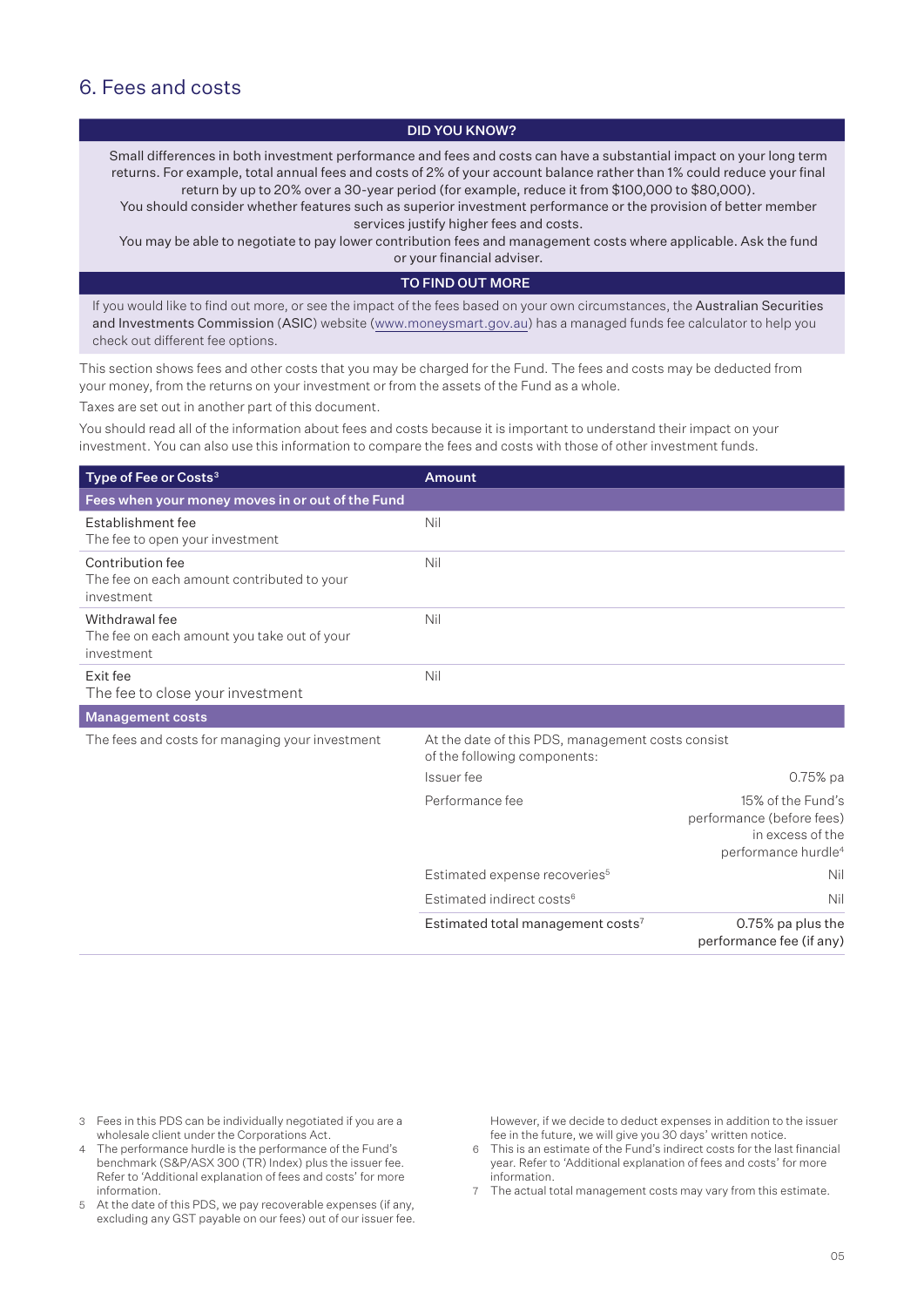### Example of annual fees and costs for the Fund

This table gives an example of how the fees and costs for the Fund can affect your investment over a one-year period. You should use this table to compare this product with other managed investment products.

### Example – Balance of \$50,000 with a contribution of \$5,000 during the year<sup>8</sup>

| Contribution fees        | Nil                                                                | For every additional \$5,000 you invest you will not be<br>charged any contribution fee.                                                                                                                                                                |
|--------------------------|--------------------------------------------------------------------|---------------------------------------------------------------------------------------------------------------------------------------------------------------------------------------------------------------------------------------------------------|
| Plus<br>Management costs | Estimated total management costs<br>$$50,000 \times 0.93\% = $465$ | And, for every \$50,000 you have in the Fund, you will be<br>charged \$465 each year                                                                                                                                                                    |
| Equals<br>Cost of Fund   |                                                                    | If you had an investment of \$50,000 at the beginning of the<br>year and you invest an additional \$5,000 during that year,<br>you would be charged fees and incur costs of:<br>$$465^{10}$<br>What it costs you will depend on the fees you negotiate. |

### **Additional explanation of fees and costs**

### Management costs

Management costs are made up of the issuer fee, the performance fee, and any expense recoveries and indirect costs. Unless otherwise stated, all fees quoted in the PDS are quoted on a GST inclusive basis and net of any applicable Reduced Input Tax Credits (RITCs).

### Issuer fee

The issuer fee is the fee we charge for overseeing the operations of the Fund and managing the assets of the Fund. If we increase the issuer fee, we will give you 30 days' written notice.

### Performance fee

The Fund's performance fee is 15% x the Fund's performance in excess of the performance hurdle. The performance hurdle is the performance of the benchmark (S&P/ASX 300 (TR) Index) plus the issuer fee (0.75% pa at the date of this PDS). The performance fee is calculated in dollar terms each Business Day based on the daily performance and value of the Fund and can be a positive or negative amount depending on whether the Fund has exceeded the performance hurdle on that day.

If a performance fee has accrued in the unit price as at 30 June, then the fee is paid to us at that date. Any performance deficit as at 30 June is carried forward to the next year. If there is a performance deficit for three consecutive years, then the performance deficit is reset to zero at the end of the third year (performance reset date). Despite the reset to zero, we may determine that we will not charge a performance fee until the deficit has been recovered or the next performance reset date arises.

If a performance fee is payable, it is charged in addition to the issuer fee shown in the 'Fees and other costs' table.

Based on the Fund's average performance fee for the last 5 financial years<sup>11</sup>, our estimate of the ongoing performance fee is 0.24% pa. The actual performance fee is likely to vary from this estimate.

- 8 This example assumes the \$5,000 contribution occurs at the end of the first year, therefore management costs are calculated using the \$50,000 balance only.
- 9 This amount includes the issuer fee of 0.75% plus the actual performance fee charged by the Fund for the last financial year of 0.18%. The actual performance of the Fund is likely to vary year to year and therefore the total cost of a \$50,000 investment in the Fund will differ. For an estimate of the ongoing performance fee please refer to the 'Additional explanation of fees and costs'.

### Expense recoveries

We are also entitled to be reimbursed for expenses we incur in the proper performance of our duties and in connection with the day-to-day operation of the Fund. At the date of this PDS, we pay these recoverable expenses (excluding any GST payable on our fees) out of our issuer fee. However, if we decide to deduct expenses in addition to the issuer fee in the future, we will give you 30 days' written notice.

### Indirect costs

Indirect costs are certain costs which we reasonably estimate have reduced, directly or indirectly, the Fund's return. Indirect costs may include underlying investment manager fees and costs and certain derivative costs. If any indirect costs are incurred, these are reflected in the unit price of the Fund and are not charged to you as a fee or retained by us.

The indirect costs estimate in the fees and costs table is based on information available to us as at the date of this PDS and represents the indirect costs for the last financial year. This information may change from year to year and prior notice will not ordinarily be provided. For the latest indirect costs, please visit www.pendalgroup.com, click on 'Products', and refer to the 'Fees and Costs' document under 'Important Information'.

### Transactional and operational costs

Transactional and operational costs such as brokerage, bidoffer spreads on securities traded, settlement costs, clearing costs and government charges may be incurred by the Fund as a result of changes in the Fund's investment portfolio either in relation to implementing the Fund's investment strategy or investors entering or exiting the Fund.

- 10 Additional fees may apply. Please note that this example does not capture all the fees and costs that may apply to you such as the buy-sell spread.
- 11 This period reflects the minimum suggested time frame for holding an investment in the Fund of 5 years.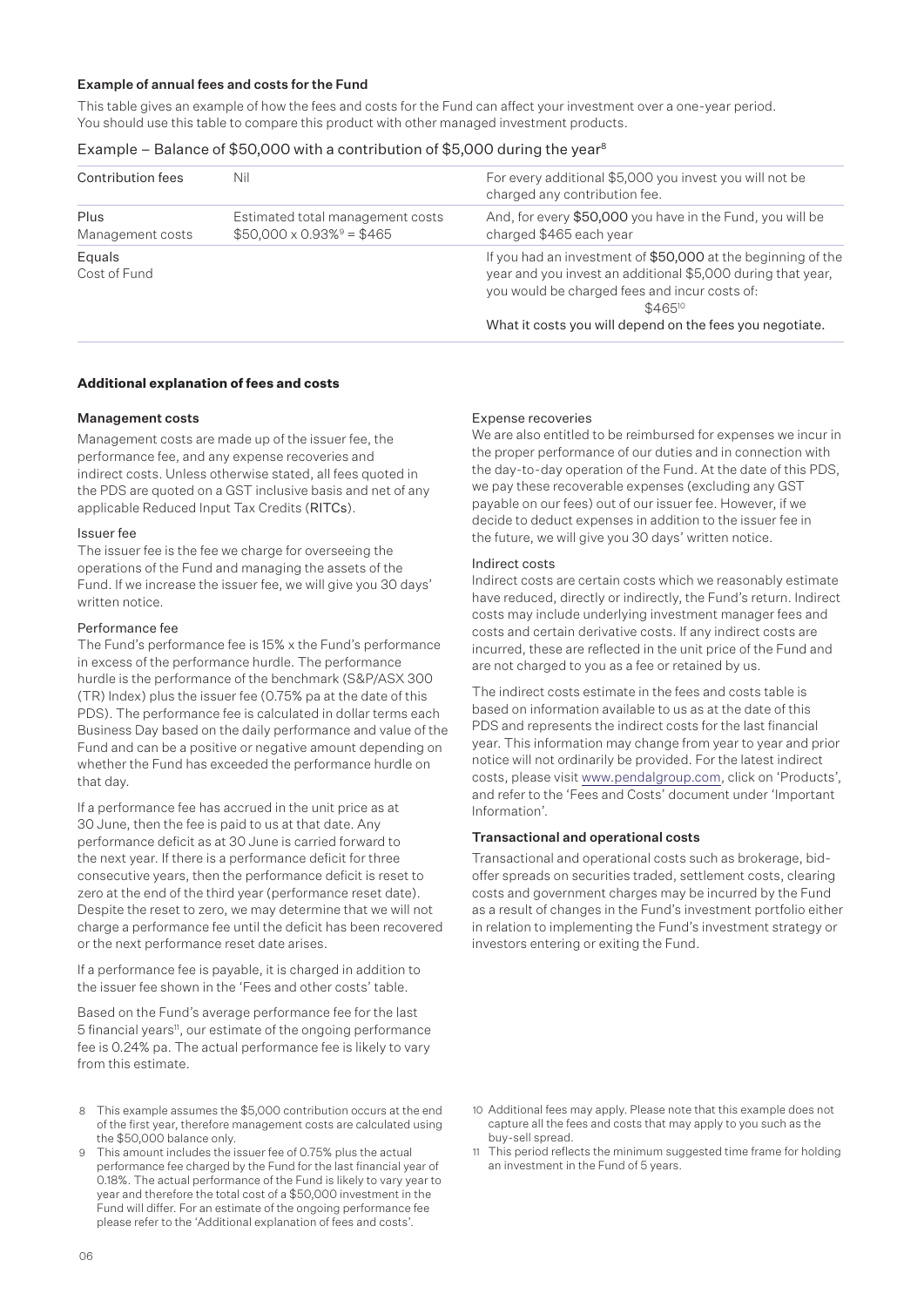### Buy-sell spread

The buy-sell spread is an additional cost to you and is generally incurred whenever you invest in the Fund. The buy-sell spread is retained by the Fund (it is not a fee paid to us) and represents a contribution to the transactional and operational costs incurred by the Fund such as brokerage and stamp duty when the Fund is purchasing and selling assets. The buy-sell spread also reflects the market impact of purchasing and selling the underlying assets in the market. There is no buy-sell spread on distributions that are reinvested.

The current total buy-sell spread is 0.50% of the amount that you invest, represented as the difference between the entry and exit price. A buy spread of 0.25% is applied on each application and a sell spread of 0.25% is applied on each withdrawal. For example, if you invested \$50,000 in the Fund the cost of your buy spread would be \$125, and the cost of your sell spread on withdrawing \$50,000 from the Fund would be \$125.

We may vary the buy-sell spread from time to time and prior notice will not ordinarily be provided. For current buy-sell spread information, visit www.pendalgroup.com, click on 'Products' and select the Fund.

### Other fees and costs

These may include additional fees and costs that apply to investors accessing the Fund through a master trust or wrap account.

We may make payments to master trusts or wrap account operators out of the fees we receive. Government fees, duties and bank charges may also apply to investments and withdrawals.



You should read the important information about 'Additional information about fees and costs' before making a decision. Go to section 3 of the 'Additional Information to the Product Disclosure Statement' at [www.pendalgroup.](www.pendalgroup.com/PendalFocusAustralianShareFund-PDS) [com/PendalFocusAustralianShareFund-PDS.](www.pendalgroup.com/PendalFocusAustralianShareFund-PDS)

### 7. How managed investment schemes are taxed

Investing in a managed investment scheme is likely to have tax consequences. Managed investment schemes generally do not pay the tax liability on behalf of investors. However, we may be required to withhold tax from each distribution at the relevant withholding tax rates under certain circumstances. As an investor, you will generally be subject to tax on your share of any taxable income and net realised capital gains generated by the Fund.

Because the Australian taxation system is complex and different investors have different circumstances, you should seek professional tax advice before investing in the Fund.



You should read the important information about 'How managed investment schemes are taxed' before making a decision. Go to section 4 of the 'Additional Information to the Product Disclosure Statement' at [www.pendalgroup.](www.pendalgroup.com/PendalFocusAustralianShareFund-PDS) [com/PendalFocusAustralianShareFund-PDS](www.pendalgroup.com/PendalFocusAustralianShareFund-PDS).

## 8. How to apply

- 1. Read this PDS together with the 'Additional Information to the Product Disclosure Statement' available at [www.](www.pendalgroup.com/PendalFocusAustralianShareFund-PDS) [pendalgroup.com/PendalFocusAustralianShareFund-](www.pendalgroup.com/PendalFocusAustralianShareFund-PDS)[PDS](www.pendalgroup.com/PendalFocusAustralianShareFund-PDS).
- 2. Direct investors should complete the Application and relevant Form(s) by clicking on 'Apply' at www.pendalgroup.com/products. A copy of the forms can also be requested by calling us. Payment details and methods are included in the Application Form. The offer made in this PDS is only available to persons receiving this PDS (electronically or otherwise) within Australia. Applications from outside Australia will not be accepted.
- 3. If you are a retail investor (as defined in the Corporations Act) investing directly in the Fund, you have a 14 day cooling-off period to confirm that the investment meets your needs. If you exercise your cooling-off rights, we will return your money to you and no fees will apply. However, the amount you receive will reflect any movement (either up or down) in the unit price of the Fund which means that there may be tax implications for you. The 14 day coolingoff period commences on the earlier of the end of the fifth Business Day after we issue the units to you or from the date you receive confirmation of your transaction.